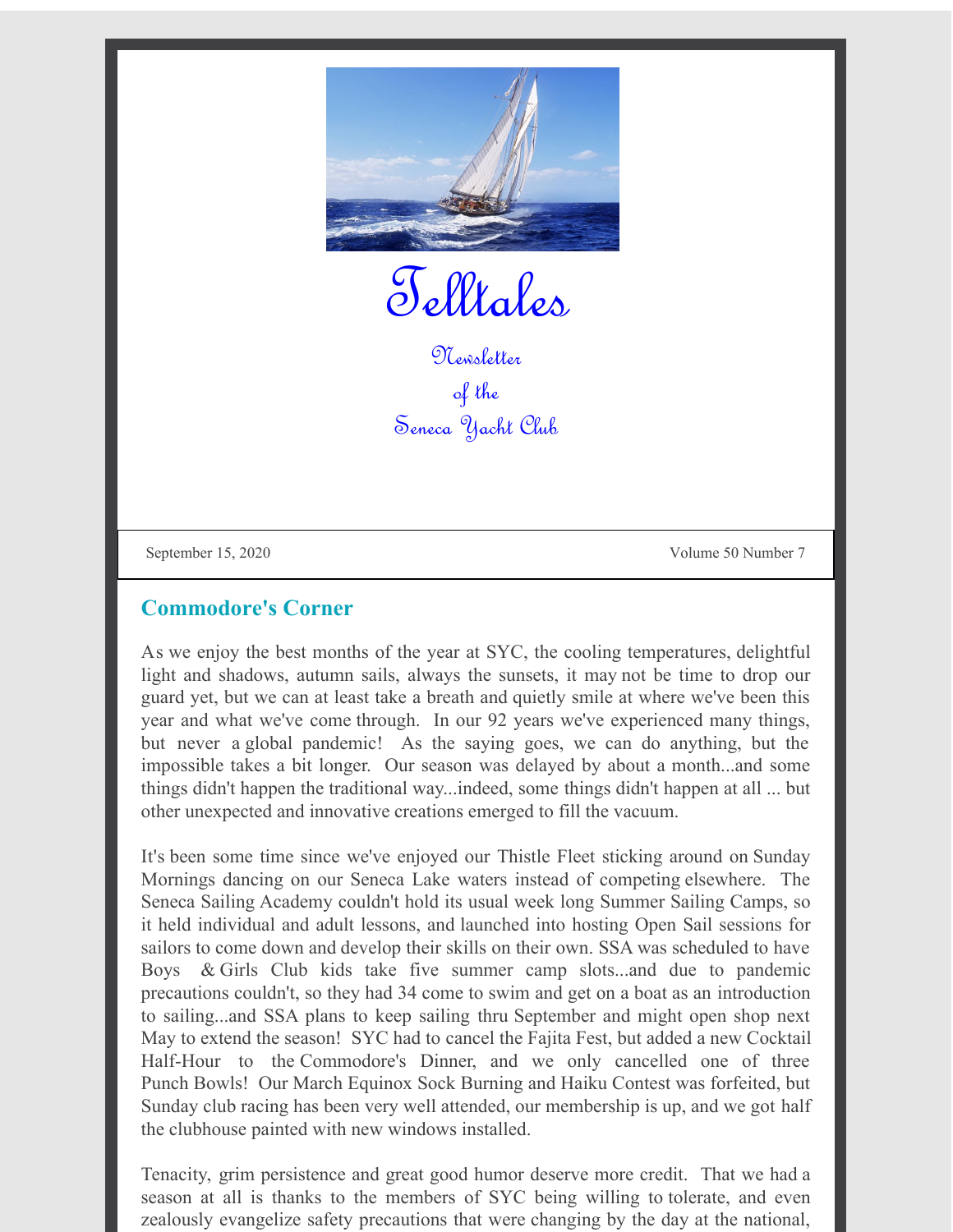state and local levels. It's been dizzying, disorienting and downright annoying ... and still is! Please accept my and the board's sincere apologies to anyone offended or otherwise put off by our "guidelines" and related attempts at imposing safety measures...unfortunately there were a few, but only a few. At a time when people around the globe are dying, marching in protest, watching turmoil in the news and on the streets, at SYC we've remained civil, supportive and cared for each other. It is all rather remarkable...but not surprising!

You can count on the board members to keep a steady hand on tiller and get us through the remainder of this season and ready for the next. Somebody famous, a mountain climber not a sailor...but, said something about picking your colleagues as if your life depended on it...they would be holding the rope as you dangle from a cliff over the abyss in a blizzard. In that sense, SYC has 12 board members (and many past board members and members) that can be counted on to hold on to that line for us all, in fair weather or in a hurricane on the open sea. They will continue to keep things ship shape, to avoid disaster, and when it comes...as it has...they won't let go or abandon ship. You've picked a good bunch, you can trust them to do what's best, what's right (and what's least expensive) for you and for the club. You pick them every year at the Annual Meeting ... so GET OUT AND VOTE!

As we look toward our Clean-Up Day, Annual Meeting & Hauling Out Party (October 24th)...we'll yet again have to adapt and get out of our traditional comfort zone...and we will. There are several distinct events bundled together, which may be worth unbundling for this year at least.

The usual scenario goes something like this. **Our Annual Clean Up Day** is to put the clubhouse and grounds to bed for it's winter slumber, which ends in a **Burger and Hot Dog Picnic** for the volunteers. Later that evening we held the **Hauling Out Party** which includes a **Cocktail Hour and Dinner, Annual Membership Meeting** for to hear reports from the board, vote on a proposed slate of board of directors, and other matters big and small. We also hold our **Awards Ceremony** at which trophies are presented to those winning our sailing competitions. A lovely evening to be sure, sometimes at the Geneva Country Club, Hobart & William Smith Colleges or the Ramada.

This year, being a bit different, we'll do it all a bit differently...but not just as a reaction to the inconvenience of the pandemic. As a membership organization, the Annual Meeting should be attended by as many members as possible ... to learn about the club, get to know the directors, learn about the finances, and our hopes, dreams and aspirations for next year. In the past, with the Annual Meeting being bundled in the evening for a sit down dinner and Awards Ceremony, many have been unable to attend due to babysitting complications or simply the cost of dinner at \$20 bucks a pop ... it can discourage members from showing up.

So this year, KISSS...Keep It Safe and Simple Sailors! The concept, still in formation ... In the morning our usual **Clean Up Day from 10 to 1**. Come down and help tuck our club into bed. **At 1:00 to 1:30 or so, Burger and Hot Dog Picnic provided by the Club, immediately followed by our Annual Meeting and Awards Ceremony.** It's all outdoors with social distancing...but we have a covered patio and big porch. We can add heaters if needed and maybe a tent ... a nice problem to look forward to. We'll ask for RSVP's so we'll have a rough count. We'll post reports etc. on the website in advance. You don't have to come to Clean Up Day in the morning in order to join the Picnic and Annual Meeting and Awards Ceremony, but ... you know...an hour maybe ... did I mention we'll have to drain the beer keg... ! To lift a line from Saturday Night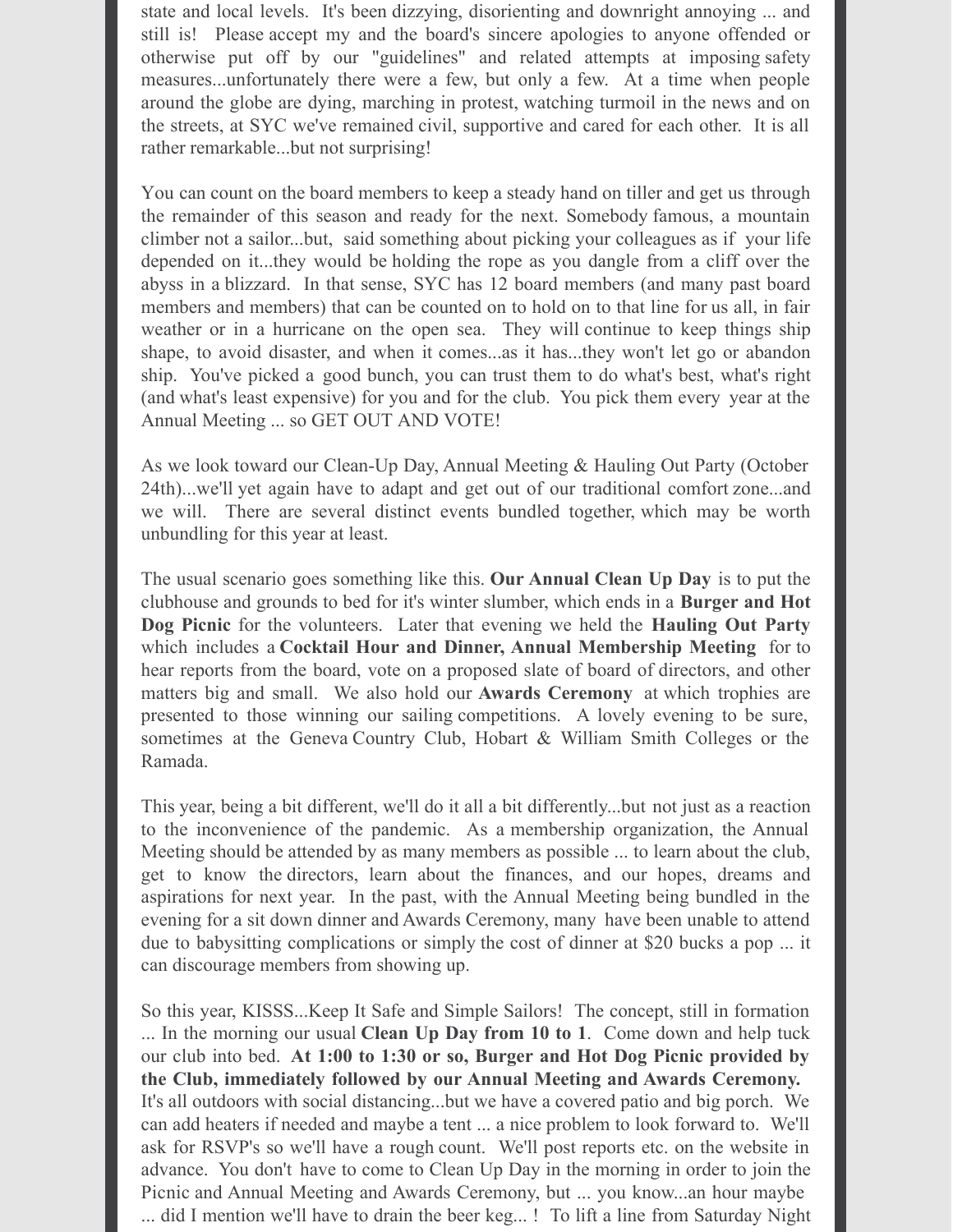Live, "...believe me now, think about it later." We're open to any thoughts ... we'll finalize our plans at our October 8th board meeting so let us know what you think. (or...we can get together on Zoom....?)

At the very least, it will be a chance to congratulate ourselves and each other on pulling off an impossible season and toast to our continued health and prosperity ...we certainly deserve it.

> Christopher Lytle ctlytle@gmail.com

## **Past Commodore's Corner**

As another season draws to a close at SYC. I'd like to bother you one last time with a few comments. When I was approached to get "in line" to become Commodore, I told the nominating committee that I would acquiesce on one condition - that I be allowed to pick my Vice-Commodore, the one who would succeed me. I can say unequivocally that it was one of the best decisions I made as Commodore or Commodore-to-be. I promised to continue to help him after my tenure ended, a promise I was sadly unable to keep due to an ongoing family health situation. My term as Commodore was beset with a number of challenges and I was grateful to have the steady hand and wise counsel of my 'Number Two' to draw on.

The challenges I encountered, pale in comparison to those confronting my successor. Year one was a pretty normal season for SYC. We had a new treasurer who stepped up to fill some pretty big shoes and take over the reins from Dr. Wisor who had so ably performed those duties for so many years. The usual 'House & Grounds', 'Waterfront', Racing and Social concerns were there to be taken care of. Then came 2020. I saw a post today that read: "When we set our clocks in the spring, we had no idea that we were going from Eastern Standard Time to Twilight Zone!" This, of course, has been a year like no other. There was no precedent to draw on or to point the way to a "tried  $\&$ true" plan to deal with what was happening. Your Commodore, with his usual good natured and often humorous approach to the dilemma waded in and led the charge to salvage what might otherwise have been a dud of a season. He stayed on top of the state mandates and as soon as it was possible for folks to gather responsibly, he and the board put in place measures which would allow us to do that safely. Many things went by the boards for the summer but, where modifications were possible, he and the board figured out ways to make it happen. Punch bowls, racing, Commodore's Dinner, Pizza Posto - all could have been cancelled, but the leadership of this board and this Commodore salvaged what could have been a pretty dire season. Kudos to Commodore Chris Lytle, Vice Commodore Bob Mattick and the entire SYC Board for a job Very Well Done!

Might I suggest that when you encounter any of these people, you give them a (socially responsible, of course) pat on the back and a hearty well done to thank them for a season that started out pretty much as a sow's ear and became almost a silk purse. Thank you, Lady & Gentlemen!

Past Commodore Dave Galleher